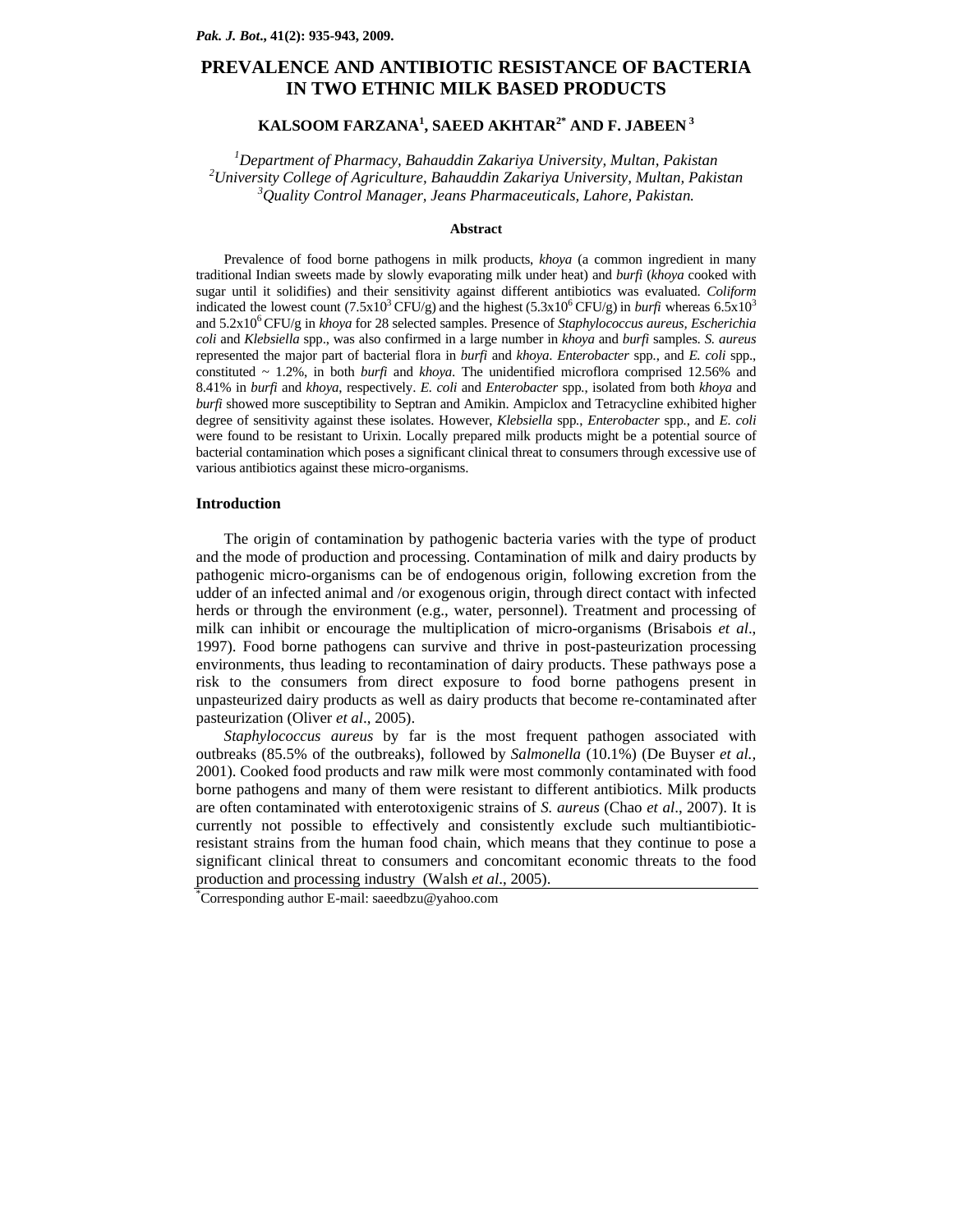Presence of enterotoxigenic and antimicrobial resistant strains of *S. aureus* have become remarkably widespread in foods. This requires a better control of food contamination sources and distribution of antimicrobial-resistance organisms (Normanno *et al*., 2007).

Around 100 to 130 patients suffering from food poisoning and gastroenteritis were daily admitted to emergency wards of all major hospitals in Pakistan in 2007. A large number of children were also hospitalized for eating unhygienic food (Ali, 2007). Contamination of dairy foods with virulent pathogens render them to be a source of public health hazard. The possible contamination sources are either mastitis dairy cow or the milk itself (Carter, 1995). Growing concerns over food safety among the consumers call for the manufacturing and processing of foods under extremely hygienic conditions to avoid possible health challenges. Food safety conditions in Pakistan are not encouraging and milk products, specifically prepared by local manufactures, being unpasteurized, either exposed or improperly packed, are highly contaminated. The objective of the present study was to evaluate the level of prevalence of micoflora viz., *S. aureus*, *Enterobacter* spp*., E. coli* and *Klebsiella* spp*.*, in frequently consumed dairy products and to asses their sensitivity against the most commonly used antibiotics.

### **Materials and Methods**

**Collection of samples:** Thirty samples of *burfi* and *khoya* were collected in sterilized glass bottles from retail shops and were brought to the laboratory under low temperature for microbiological assay. The inocula were prepared by homogenizing 10 g of cooled and well-mixed samples in 100 ml chilled sterile normal saline solution containing 0.1 percent peptone.

**Control strains:** *E. coli* (ATCC 25922) and *S. aureus (*ATCC 25923) were used as control strains in this study.

**Aerobic colony count (ACC):** ACC was carried out by pour plate technique as reported previously (Case & Johnson, 1984). The homogenates were serially diluted in sterilized water, pour-plated in a thin layer of Nutrient Agar (Difco, BD Diagnostic Systems, Sparks, MD, USA) and were incubated at  $37^{\circ}$ C for 24 h to determine CFU/g. The experiment was repeated twice and reported data represent mean values  $(CFU/g)$  of these measurements.

*Coliform* **count:** *Klebsiella* spp., *E. coli* and *Enterobacter* spp*.*, were enumerated in their selective media as *coliform* count. *Coliform* count was conducted by MPN technique, tubes containing gas in the inverted durham tubes were considered positive for the *coliform*s. To measure number of c*oliform*s present in the milk products (*khoya* and *burfi*), dilution was read from MPN table and results were computed by multiplying this number with the dilution factor (Cappuccino and Sherman, 1992).

**Fecal** *coliform* **count:** Fecal *coliform*s were obtained by MPN technique. 0.5 ml of *coliform* culture present in the tubes was incubated into 10 ml brilliant green bile broth tubes. The broth tubes were incubated at  $44.5^{\circ}$ C for 48 hours and the results were recorded from MPN-table. Presences of fecal *coliform*s were confirmed by streaking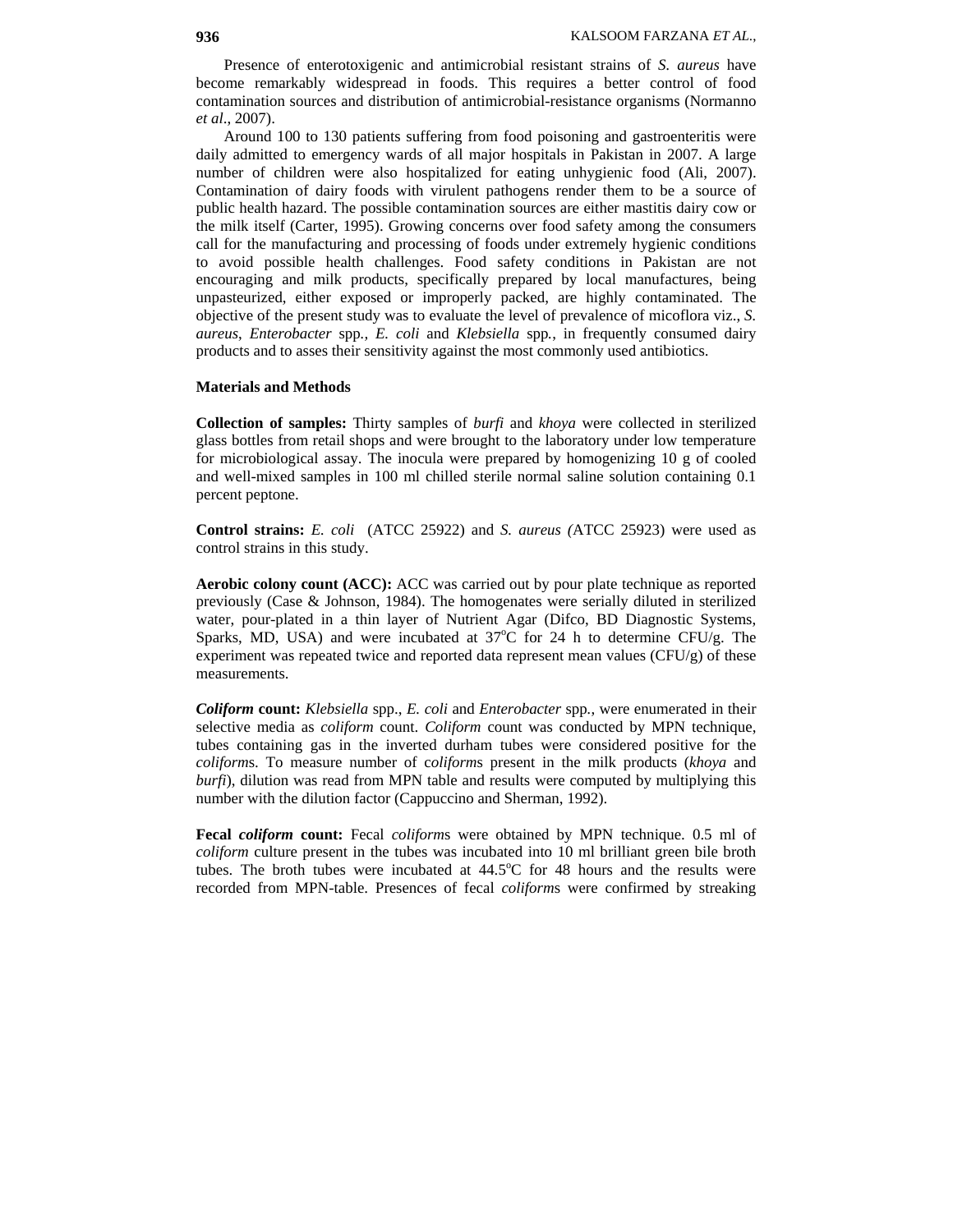from positive brilliant green broth culture on eosin methylene blue agar (EMB) plates. Bacterial colonies developed were considered as fecal *coliform*s and were counted.

**Identification, morphological and biochemical characterization of bacterial strains:** The colonies isolated after purification were initially Gram stained and the isolates were biochemically characterized and identified up to species level by applying Baird parker agar, Manitol salt agar, Dnase test, Coagulase test, Oxidase catalase, Indole, methyl red, Voges-proskauer, simmons citrate, EMB as reported previously (Davidson & Henson, 1995; Holt, 1993; Pelczar *et al*., 1999)

#### **Antibiotic sensitivity profile**

**Disc Diffusion Susceptibility Test:** *Burfi* and *khoya* isolates; *Enterobacter* spp., *E. coli and Klebsiella* spp*.* were assessed for their sensitivity against different antibiotics viz., Urixin, Chloramphenicol, Ampicillin, Ampiclox, Nitrofurantoin, Tetracycline, Amikin, Amoxil, Augumentin and Septran as reported previously (Bauer *et al*., 1966).

The Disc Diffusion Susceptibility Test was used for each Gram-negative rod on Mueller-Hinton agar (CM337-OXOID) as growth medium. Medium was prepared according to manufacturer's instructions and sterilized by autoclaving at 121°C for 15 min. These plates were stored at  $2{\text -}8^{\circ}{\text C}$  in sealed plastic bags for use within two weeks (Bauer *et al*., 1966)*.* Tryptone soya broth (TSB) (CM129-OXOID) was dispensed in screw-capped test tubes and sterilized by autoclaving at  $121^{\circ}$ C for 15 min., for inoculum preparation. The test tubes were cooled and kept in an incubator for 24 h at  $35^{\circ}$ C to confirm sterility. Each isolated clinical strain was inoculated in the sterilized test tubes containing the medium and placed in an incubator overnight at 35°C. The presence of turbidity in broth cultures was adjusted according to 0.5 McFarland standard to obtain standardized suspension by adding sterile saline against a white background according to the methods outlined by National Committee for Clinical Laboratory Standards, NCCLS (Anon., 1993). Inoculum was spread evenly over the entire surface of the Mueller-Hinton agar plates by swabbing back and forth across the agar in three directions to give a uniform inoculum. Then the discs of given potency were applied on the inoculated plates with the help of forceps and incubated at 35ºC for 18 h in an inverted position. The results were recorded as zone of inhibition from the standard table.

#### **Results and Discussion**

The frequency distribution of *burfi* and *khoya* samples in relation to various microbial counts is given in Tables 1 and 2 respectively. The ACC, *coliform*s, fecal *coliform*s and *S. aureus* count examined by Standard Plate Count (SPC), indicated an excessive contamination in both types of dairy products. *Khoya* in general revealed more bacterial contamination as compared to *burfi* samples. The ACC was found to rang from 106 to 1011 CFU/g for both *khoya* and *burfi* and the highest number of samples i.e., 10 of 28, manifested a bacterial count of  $10^7 \text{-} 10^8$  CFU /g. *Coliforms* were found almost at the similar extent ranging from  $10^3$  to  $10^7$  CFU/g for both *khoya* and *burfi* samples however, a little variability in the number of samples of *khoya* and *burfi*, exhibiting extent of *coliform*s and fecal *coliform*s was observed (Tables 1 and 2).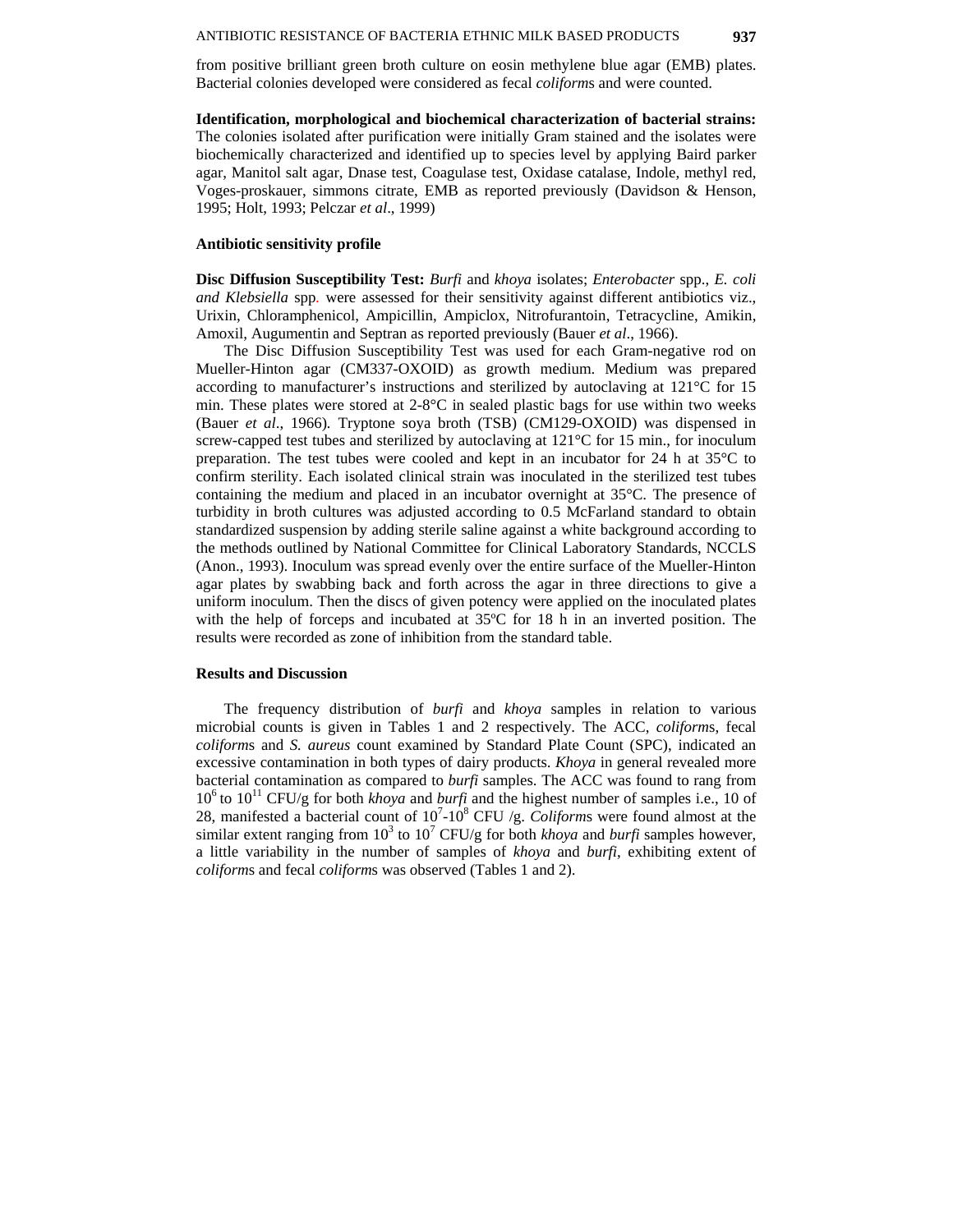**Table 1. Microbiological profile (CFU/g) of milk products (***khoya***).** 

| <b>Test</b>      | No. of  | Bacterial range (CFU/g) |                          |               |               |                   |               |                         |                          |
|------------------|---------|-------------------------|--------------------------|---------------|---------------|-------------------|---------------|-------------------------|--------------------------|
|                  | samples | $10^3 - 10^4$           | $10^4 \!\cdot\! 10^5$    | $10^5 - 10^6$ | $10^6 - 10^7$ | $10^{7} - 10^{8}$ | $10^8 - 10^9$ | $10^9 \text{-} 10^{10}$ | $10^{10} - 10^{11}$      |
| ACC <sup>a</sup> | 28      | ۰                       |                          |               |               |                   |               |                         |                          |
| $MPN-C^b$        | 26      |                         |                          |               |               | -                 | -             |                         |                          |
| $MPN-FCc$        | 26      |                         |                          |               |               | -                 | ۰             | -                       | $\overline{\phantom{a}}$ |
| S. aureus        | 24      | -                       | $\overline{\phantom{a}}$ |               |               |                   | -             | -                       |                          |

 $ACC^a = Aerobic colony count, C^b = Coliform, FC^c = Fecal Coliform.$ 

The values are the mean of two experiments

| Table 2. Microbiological profile $(CFU/g)$ of milk products $(burfi)$ . |                         |                       |               |                                  |                      |               |                  |                     |  |
|-------------------------------------------------------------------------|-------------------------|-----------------------|---------------|----------------------------------|----------------------|---------------|------------------|---------------------|--|
| No. of                                                                  | Bacterial range (CFU/g) |                       |               |                                  |                      |               |                  |                     |  |
| samples                                                                 | $10^3\!\cdot\!10^4$     | $10^4 \!\cdot\! 10^5$ | $10^5 - 10^6$ | $10^6 - 10^7$                    | $10^{7} - 10^{8}$    | $10^8 - 10^9$ | $10^9 - 10^{10}$ | $10^{10} - 10^{11}$ |  |
| 28                                                                      |                         |                       |               |                                  | 10                   |               |                  |                     |  |
| 26                                                                      |                         |                       | 10            |                                  |                      |               |                  |                     |  |
| 26                                                                      |                         |                       | 10            |                                  |                      |               |                  |                     |  |
| 24                                                                      |                         |                       | 10            |                                  |                      |               |                  |                     |  |
|                                                                         | $\cdot$ $\cdot$         | $\sim$ h              | $\sim$ $\sim$ | $-0$<br>$\overline{\phantom{a}}$ | $\sim$ $\sim$ $\sim$ |               |                  |                     |  |

 $ACC^a = Aerobic colony count, C^b = Coliform, FC^c = Fecal Coliform.$ 

The values are the mean of two experiments

*S. aureus* count in both *khoya* and *burfi* were found to be  $10^5$  to  $10^8$  CFU/g (Table 1) and 2) with 50% (12 of 24) samples of *khoya* indicating  $10^5$ -10<sup>6</sup> CFU/g as compared to 42% (10 of 24) samples of *burfi* samples representing the similar extent of bacterial growth. With a little variability, level of contamination detected in both *khoya* and *burfi* for this pathogenic microorganism revealed a consistent and identical pattern (Tables 1 and 2). Microbiological assay of *khoya* and *burfi* clearly manifested a higher count of ACC (3 to 4 logs) as compared to other bacterial isolates i.e., *coliform*s and *S. aureus* (Tables 3 and 4). The degree of prevalence of the micro flora in these dairy products was found to be above acceptable limits and *coliform*s were found in 93% of the total samples examined. The highest CFU/g were  $5.3x10^6$ ,  $5.2x10^6$  and the lowest were  $7.5x10^3$  and 6.5x103 in 86 % of the total samples tested for *coliform* and fecal *coliform* for *burfi* and *khoya* respectively (Tables 3 and 4). The average *coliform* load determined was  $4.15 \times 10^4$ ,  $3.51x10<sup>5</sup>$  in *burfi* and *khoya*, respectively (Tables 3 and 4).

Microbiological analysis of *khoya* and *burfi* samples revealed that *S. aureus* was the major part of bacterial flora in *burfi* (30.5%) and *khoya* (33.56%) (Fig. 1). The level of contamination with *coliform*s was found to be 28.49% and 30.95% in *burfi* and *khoya* respectively. The overall *coliform*s were 16.16% and 16.54%; and for *Enterobacter* spp*.*, *E. coli* and, *Klebsiella* spp*.*, the level of contamination with *Klebsiella* spp*.*, was the highest i.e., ~ 11.17% and 7.6% in *burfi* and *khoya* samples respectively (Fig. 1). Prevalence of *Enterobacter* spp*.*, and *E. coli* did not exceed 1.2%, in both *burfi* and *khoya*. The results of the present study clearly indicated that *S. aureus*, *coliforms* and fecal *coliforms* were the major contaminants of milk products (*burfi* and *khoya*).

This study also pointed out major count of *coliform*s (*Enterobacter* spp*., Klebsiella*  spp*., E. coli*), fecal *coliform*s and *S. aureus. Coliform*s contamination was shown to be relatively less in both types of tested products as compared to fecal *coliform*s, *Staphylococcal* contamination was normally attributed to food handlers, since nasopharyngeal cavity of human beings is the reservoir of microflora from which these bacteria get localized on the skin, especially on hands (Kaplan 2005; Masud *et al*., 1988; Patel, 1985; Stone *et al*., 2001).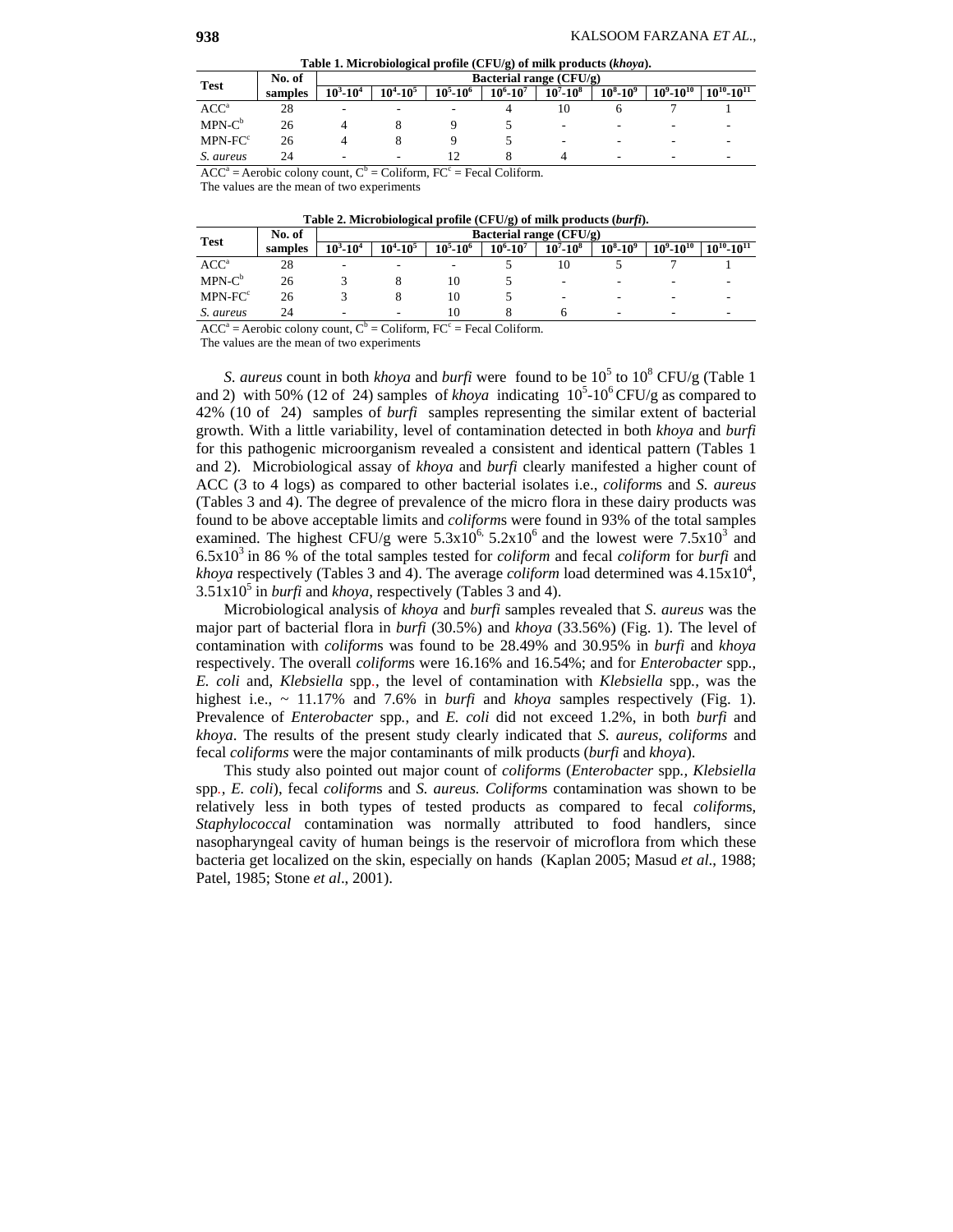**Table 3. Maximum, minimum and average values of various bacterial count (***burfi* **) (CFU/g).** 

| Nature of test      | <b>Samples</b><br>(No.) | Max                  | Min                 | Avg                  |
|---------------------|-------------------------|----------------------|---------------------|----------------------|
| ACC <sup>a</sup>    | 28                      | $2.0 \times 10^{11}$ | $1.5 \times 10^{6}$ | $8.50 \times 10^{8}$ |
| $MPN-C^b$           | 26                      | $5.3 \times 10^{6}$  | $7.5 \times 10^3$   | $4.15 \times 10^{4}$ |
| MPN-FC <sup>C</sup> | 26                      | 5.3 x $10^6$         | $7.5 \times 10^3$   | $4.15 \times 10^{4}$ |
| S. aureus           | 24                      | $7.0 \times 10^{7}$  | $2.2 \times 10^4$   | $1.45 \times 10^{5}$ |

 $ACC^a = Aerobic colony count, C^b = Coliform, FC^c = Fecal Coliform.$ 

The values are the mean of two experiments

| Nature of test      | <b>Samples</b><br>(No.) | <b>Max</b>    | Min              | Avg                |
|---------------------|-------------------------|---------------|------------------|--------------------|
| ACC <sup>a</sup>    | 28                      | $2.5x10^{11}$ | $1.6x10^{\circ}$ | $9.25 \times 10^8$ |
| $MPN-C^b$           | 26                      | $5.2x10^{6}$  | $6.5x10^{3}$     | $3.51x10^5$        |
| MPN-FC <sup>C</sup> | 26                      | $5.2x10^6$    | $6.5x10^{3}$     | $3.51x10^5$        |
| S. aureus           | 24                      | $7.2x10^7$    | $2.4x10^4$       | $1.56x10^{5}$      |

 $ACC^a = Aerobic colony count, C^b = Coliform, FC^c = Fecal Coliform.$ 

The values are the mean of two experiments



Fig. 1. Prevalence of bacteria in locally prepared dairy products *Khoya* (White bars) and *Burfi* (Black bars). Bacterial isolates *Staphylococcus aureus* (S.a), *coliform*s (Co), *Enterobacters* (En), *Escherichia coli* (E.c) and unidentified flora were determined as described in Materials and Methods, Data points shown are the mean of at least two repetitions, Bars represent  $\pm$  SD.

The higher *Staphylococcal* count, as  $1.7 \times 10^6$  for *khoya* and  $1.9 \times 10^3$  for *burfi* was observed and the comparable range was present in milk products  $10^5$  to  $10^8$ . (Gordon & Gibbon, 1999). Our study demonstrated 30.5% and 33.18% *S. aureus* in *khoya* and *burfi* and for *Enterobacter* spp. isolates, 56.92% and 55.8% were present in *burfi* and *khoya*, respectively.

Dust and skin of human beings were also known to contaminate food items with pathogens like *S. aureus* and *Klebsiella* spp*.,* Manufacturers contaminate *khoya* and *burfi* during the process of sugar mixing and cutting of sweets into small pieces (Hobb's & Gilbert, 1978). *S. aureus* isolated from the milk products produce enterotoxins strains. *Coliform*s and fecal *coliform*s may enter the food through contamination with dust either directly or indirectly through utensils and equipments used in preparation of these milk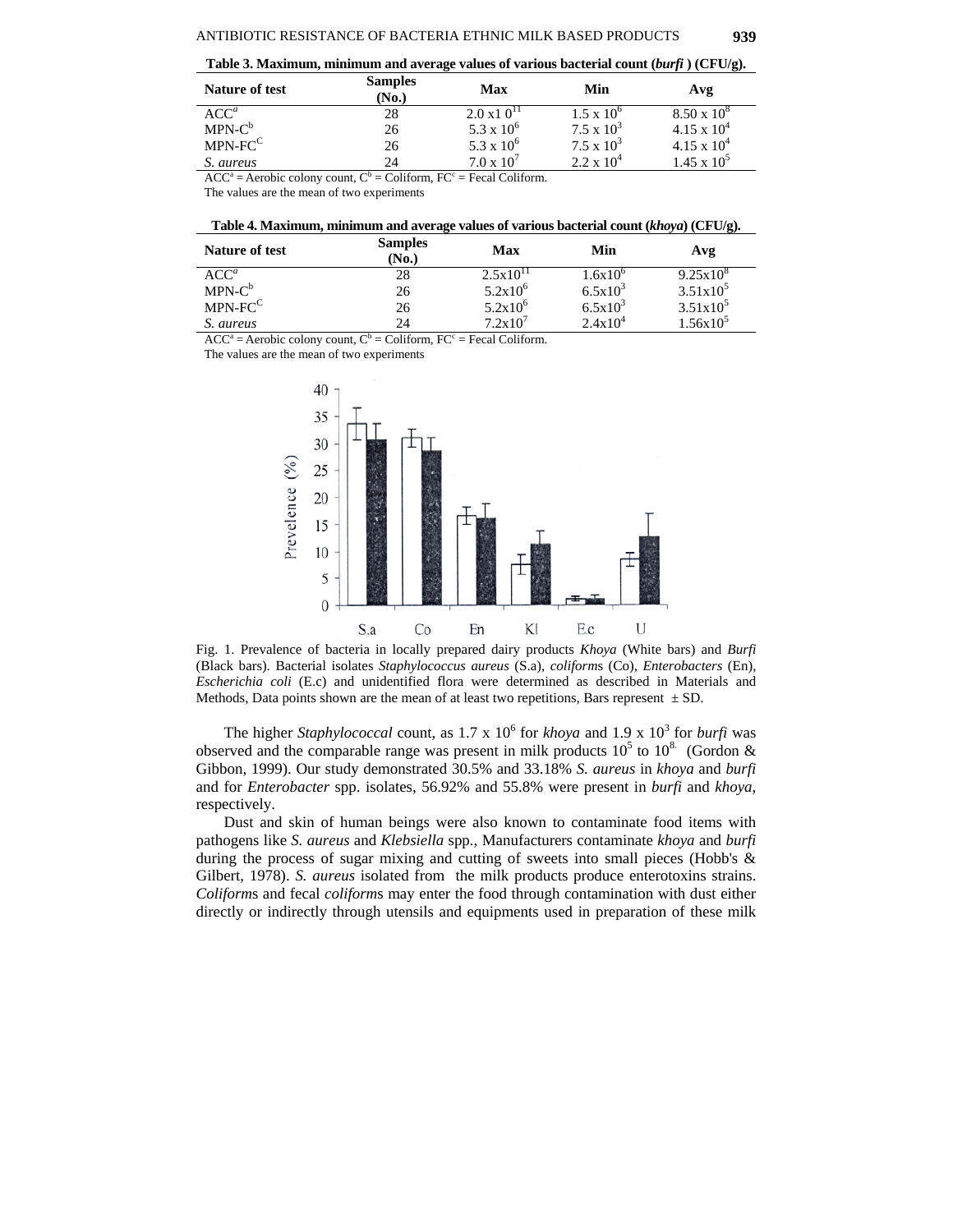products. The food handlers and dust, constitute the major sources of microbial contamination of sweets. The food handlers also significantly contribute in contamination of *khoya* than in *burfi* (Masud *et al*., 1988). However, the presence of *S. aureus* and *Klebsiella* spp*.*, will render these products unfit for human consumption, since sufficient number of these organisms will cause infection and intoxication. Multiplication and production of *S. aureus* would however, depend upon environmental factor like time, temperature, relative humidity and duration of storage and food factors, potential water activity (aw), moisture contents, nutrients present, additives used and associated microflora like *S. aureus* and *coliform*s and fecal *coliform*s (Garg & Mandokhot, 1984).

According to United States Environmental Protection Agency, (Anon., 2003), the presence of *E. coli* in the intestine and feces of warm-blooded animals is an indicator of fecal pollution. The grazing of cattle and land application of animal wastes may lead to the occurrence of enteric pathogens near the surface and ground waters. This potential contamination due to animal husbandry operations can be a serious threat to public health.

The present work reports high count of *S. aureus* in all samples of *khoya* and *burf*  and that can be due to careless handling at various stages of processing. The presence of *coliform*s and fecal *coliform*s like *Enterobacter* spp., *Klebsiella* spp., and *E. coli* shows the unhygienic nature of these sweets prepared from milk (Hobb's & Gilbert, 1978).

**Antibiotic sensitivity of gram-negative bacteria:** Antibiotics resistance pattern of *E. coli*, *Enterobacter* spp*.*, and *Klebsiella* spp*.*, isolated from *burfi* and *khoya* samples has been shown in Figs. 2 and 3. *E. coli* isolated from *burfi* and *khoya* exhibited 100% resistance against Urixin, Chloramphenicol and Ampicillin. The level of resistance of *E. coli* against Ampiclox, Nitrofurantoin and Tetracycline declined almost with the same magnitude in both types of dairy products. The susceptibility of *E. coli* isolated from *burfi* and *khoya* when tested against Amikin, Amoxil, Septran and Augmentin was 100% (Figs. 2 and 3). *Enterobacter* spp*.*, isolated from *khoya* demonstrated a greater degree of resistance against different antibiotics, particulary Ampicillin and Nitrofurantoin as compared to *Enterobacter* spp*.*, isolated from *burfi* (Figs. 2 and 3). However, Amikin, Septran and Augmentin were still found to be as effective against *Enterobacter* spp*.*, as *E. coli* from both *burfi* and *khoya* samples. One noticeable exception was observed with Amoxil, manifesting the similar efficacy i.e., ~ 29% resistance of *Enterobacter* spp., from both type of dairy products (Figs. 2 and 3).

Urixin, Chloramphenicol, Ampicillin, Ampiclox and Nitrofurantoin, remained ineffective against *Klebsiella* spp. In *khoya* and *burfi* isolates showing a greater variability (100, 64, 61, 36 and 39% resistance level of *Klebsiella* spp., respectively) in their effectiveness. Amikin and Amoxil demonstrated a simlar extent of susceptibility i.e., 14% resistance against *burfi* isolates while *khoya* isolates of *Klebsiella* spp*.*, manifested relatively higher resistance (25 and 29% respectively) for these antibiotics. Similarly, *Klebsiella* spp., only showed some low resistance against Septran, among all the tested antibiotics (4%). Tetracycline and Augumentin indicated 100% efficacy against all *burfi* and *khoya* isolates examined in this study (Figs. 2 and 3). The activity of Septran, Tetracycline and Augmentin remained at the maximum for *Klebsiella* spp., *Enterobacter* spp., and *E. coli* isolates and the maximum resistance was observed towards Urixin against the *Klebsiella* spp*., Enterobacter* spp., and *E. coli* isolates of *khoya* and *burfi* (Figs. 2 and 3).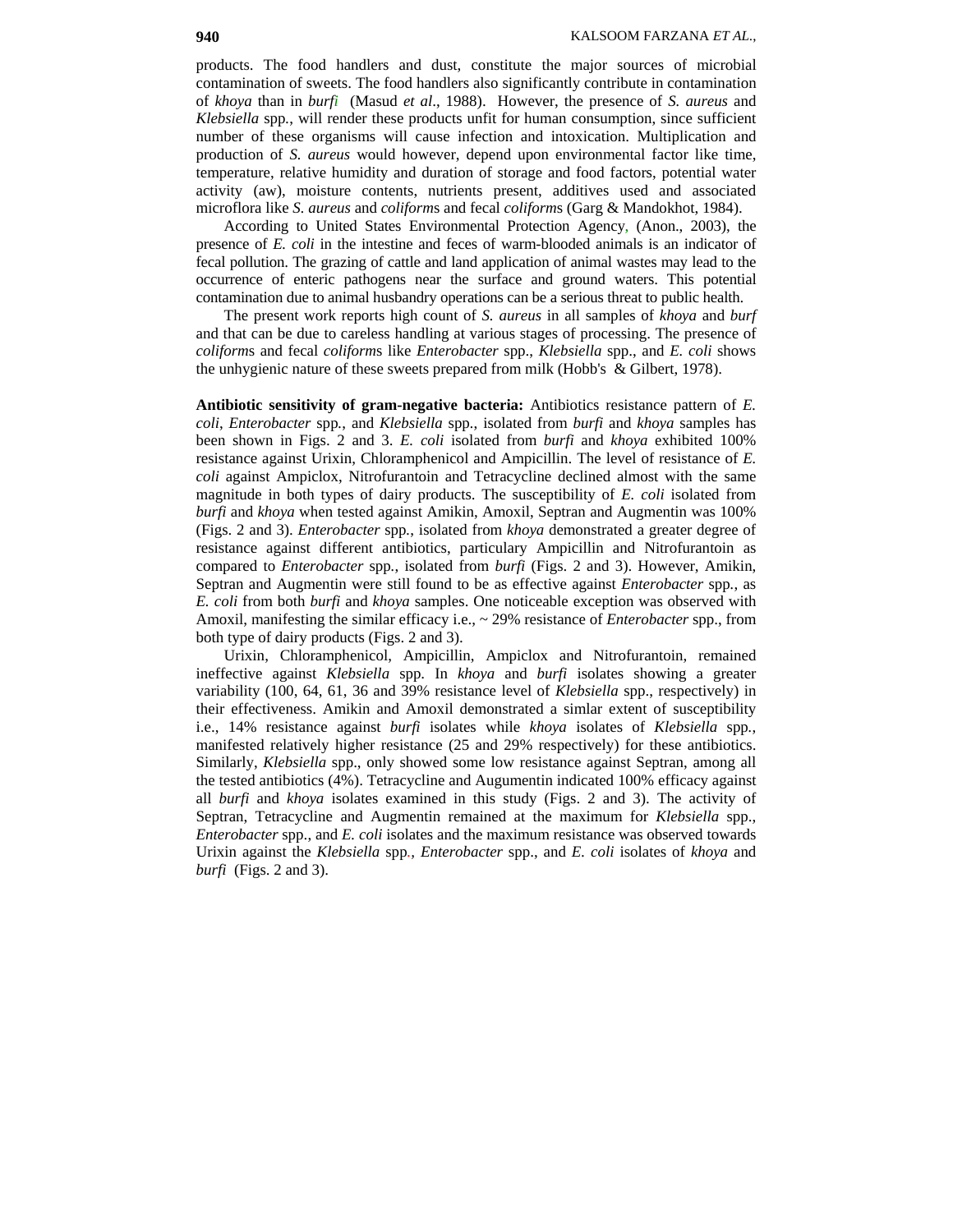

Fig. 2. Resistance of Gram- negative bacteria (%) against different antibiotics. Isolates from *burfi* were tested against Urixin (white bars), Chloramphenicol (grey bars), Ampicillin (black bars), Ampiclox (vertical lines), Nitrofurantoin (horizontal lines), Tetracycline (downward diagonal), Amikin (dotted lines), Amoxil (upward diagonal). Augumentin and Septran indicated 0 % resistance in all isolates and do not appear in the figure.



Fig. 3. Resistance of Gram- negative bacteria (%) against different antibiotics. Isolates from khoya were tested against Urixin (white bars), Chloramphenicol (grey bars), Ampicillin (black bars), Ampiclox (vertical lines), Nitrofurantoin (horizontal lines), Tetracycline (downward diagonal), Septran (large confetti) Amikin (dotted lines), Amoxil (upward diagonal). Augumentin indicated 0% resistance in all isolates and does not appear in the figure.

Dupont *et al*., (1978) confirmed the efficacy pattern of these antibiotics against *Enterobacter* spp*., E. coli* and *Klebsiella* spp. The researchers investigated different antibiotics for their resistances and found Amikin to be active against *Enterobacter* spp*., E. coli* and *Klebsiella* spp*.,* which is consistent with the present results.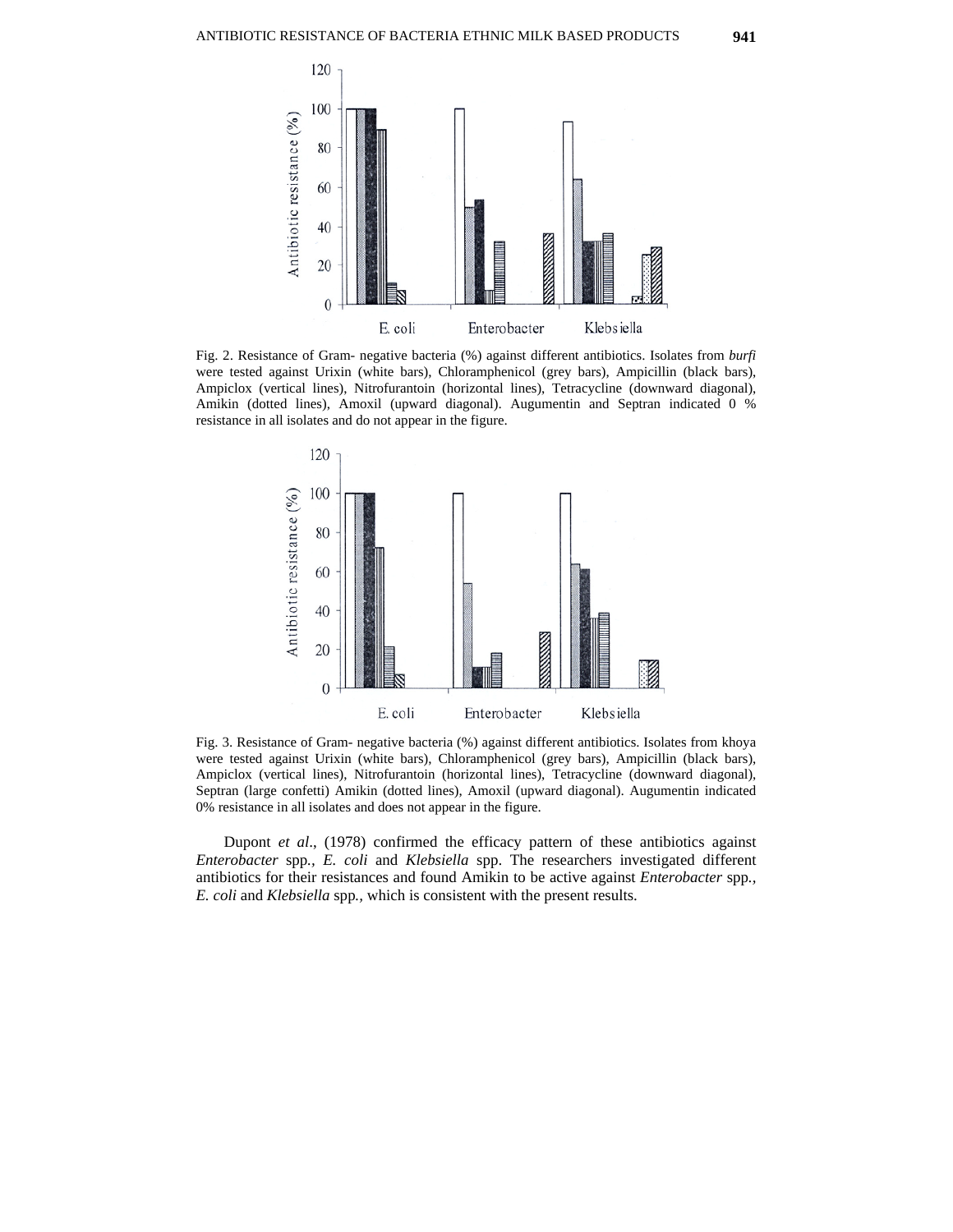In the present study, *E. coli* was quite resistant to Ampiclox, but *Klebsiella* spp*.*, and *Enterobacter* spp*.*, were sensitive to Ampiclox. Blumberg & Strominger, 1974 investigated the mechanism of antibiotics efficacy substantiating Ampiclox to be effective against *Enterobacter* spp., *E. coli* and *Klebsiella* spp*.*, by inhibiting the synthesis of cell wall mucopeptide. The resistance of this antibiotic against Gramnegative bacteria was caused by mutation of acquisition of R-plasmids (Chamberlain, 1976). It was further demonstrated that Amoxil's was highly effective against *Enterobacter* spp*., E. coli* and *Klebsiella* spp*.* (Stone *et al.,* 2001). Changes in microorganisms lead to the constant evolution of new pathogens, development of antibiotic resistance and changes in virulence of known pathogens. In many countries, as people increasingly consume food prepared outside the home, growing numbers are potentially exposed to the risks of poor hygiene in commercial food service settings (Anon., 2007). Current evidence exists to suggest that not only are such antibiotic resistant strains more difficult to control in terms of human infection, they may also be more resistant to heat processes (Davidson & Henson, 1995). In our study, *Enterobacter* spp*.*, and *Klebsiella*  spp*.*, were sensitive but resistance was also reported, when isolated from *burfi* and *khoya*. Roupas & Pitton (1974) studied the resistant strains of *Enterobacter* spp*., E. coli* and *Klebsiella* spp*.*, by forming β-lactamase production. Chamberlain, (1976) suggested that this resistance might be due to the induction, mutation or by acquisition of R-plasmids.

It was noticed that *E. coli* and *Klebsiella* spp*.*, were resistant to Chloramphenicol but *Enterobacter* spp*.*, was less resistant to this antibiotic. Moreover, ribosome located bacterial resistance to Chloramphenicol is uncommon and resistance of Gram-negative bacteria is usually acquired by means of R-plasmids (Chamberlain, 1976). In our study, *E. coli, Enterobacter* spp*.*, and *Klebsiella* spp*.* were found to be resistant to Urixin either isolated from *burfi* or *khoya* samples.

The current results indicated that locally prepared milk products might be a potential hazardous sources of pathogenic *S. aureus*, *Klebsiella* spp., *E. coli* and *Enterobacter* spp., Strict control measures must be applied to minimize and eliminate the contamination possibilities through milk and its products leading to minimized use of various antibiotics which are excessively used and becoming ineffective against such bacterial strains.

#### **References**

Ali, M. 2007. Food Poisoning cases on the rise*. Daily Times,* August 11, 2007, Pakistan.

- Anonymous. 1993. *Methods for determining bactericidal activity of antimicrobial agents*. National Committee for Clinical Laboratory Standards, Tentative guidelines. Villanova, PA.
- Anonymous. 2003. Concentrated animal feeding operations*. Federal Register,* 68: 71-76.
- Anonymous. 2007. *Foodborne Disease Outbreaks*. Guidelines for Investigation and Control, Geneva, Switzerland.
- Bauer, A.W., W.M.M. Kirby, J.C. Sherris and M. Turk. 1966. Antibiotic susceptibility testing by a standardized single disc method. *American Journal of Clinical Pathology*, 45:493-496.
- Blumberg, P.M. and J.L. Strominger. 1974. Interaction of penicillin with the bacterial cell: penicillinbinding proteins and penicillin-sensitive enzymes*. Bacteriology Reviews,* 38: 291-335.
- Brisabois, A., V. Lafarge, A. Brouillaud, M.L. de Buyser, C. Collette, B. Garin-Bastuji and M.F. Thorel. 1997. Pathogenic organisms in milk and milk products: the situation in France and in Europe*. Reviews Science. & Technology,* 16: 452-71.
- Cappuccino, G.J. and N. Sherman. 1992. *Microbiology, A Laboratory Manual*. The Benjamin/Cummings Publishing Company, Inc., Redwood City, CA.

Carter, G.R. 1995. *Veterinary Microbiology*. Academic Press, Philadelphia.